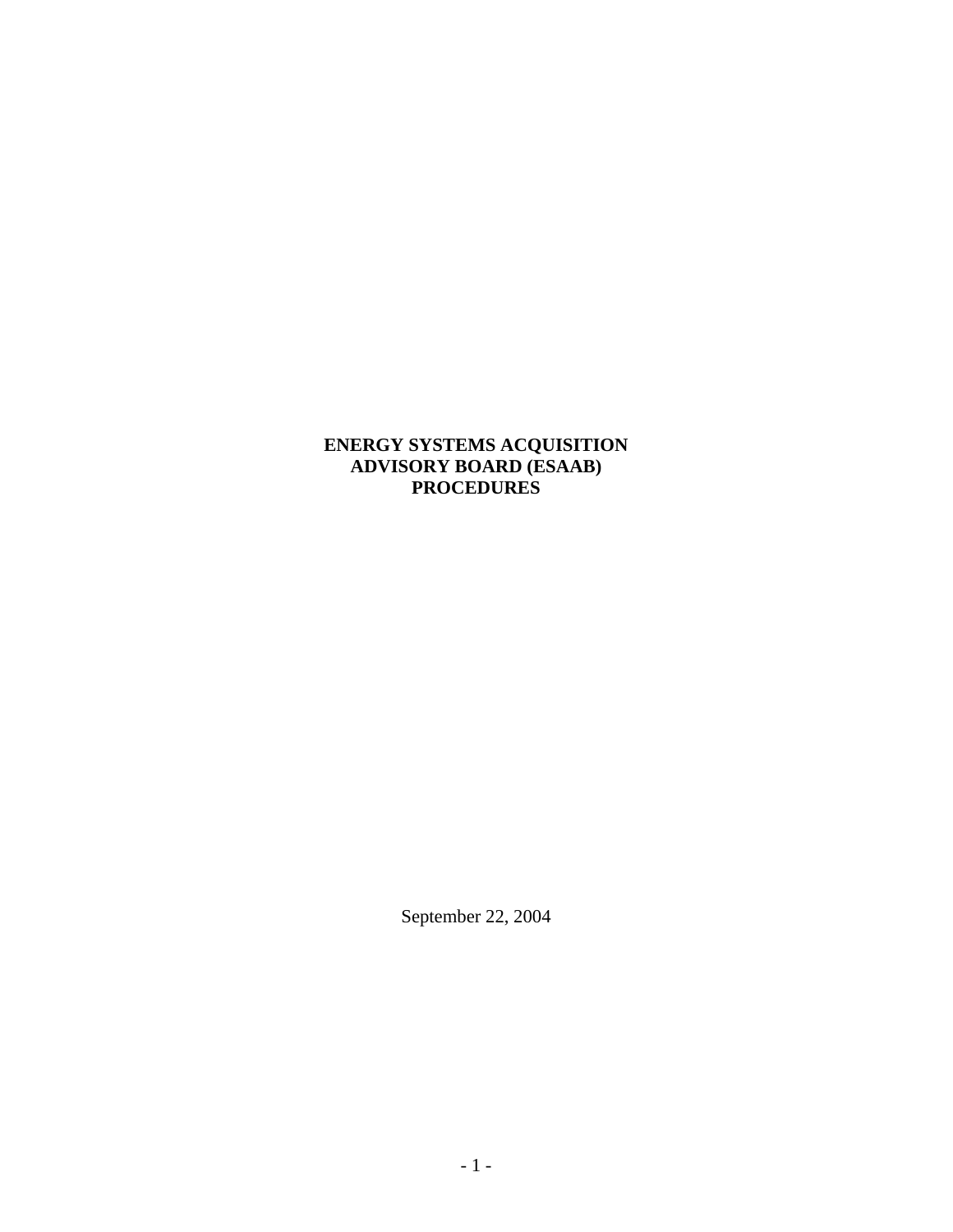# Table of Contents

| 1.0 |                                                                     |
|-----|---------------------------------------------------------------------|
| 2.0 |                                                                     |
| 3.0 |                                                                     |
| 4.0 |                                                                     |
| 5.0 | <b>ESAAB</b> Timeline<br>5.1<br>5.2<br>5.3<br>5.4<br>5.5            |
|     |                                                                     |
|     |                                                                     |
|     | Attachment 3 - Suggested Presentation Outline for ESAAB Meeting  10 |
|     | Attachment 4 - Pre-ESAAB Comments and Disposition Form  11          |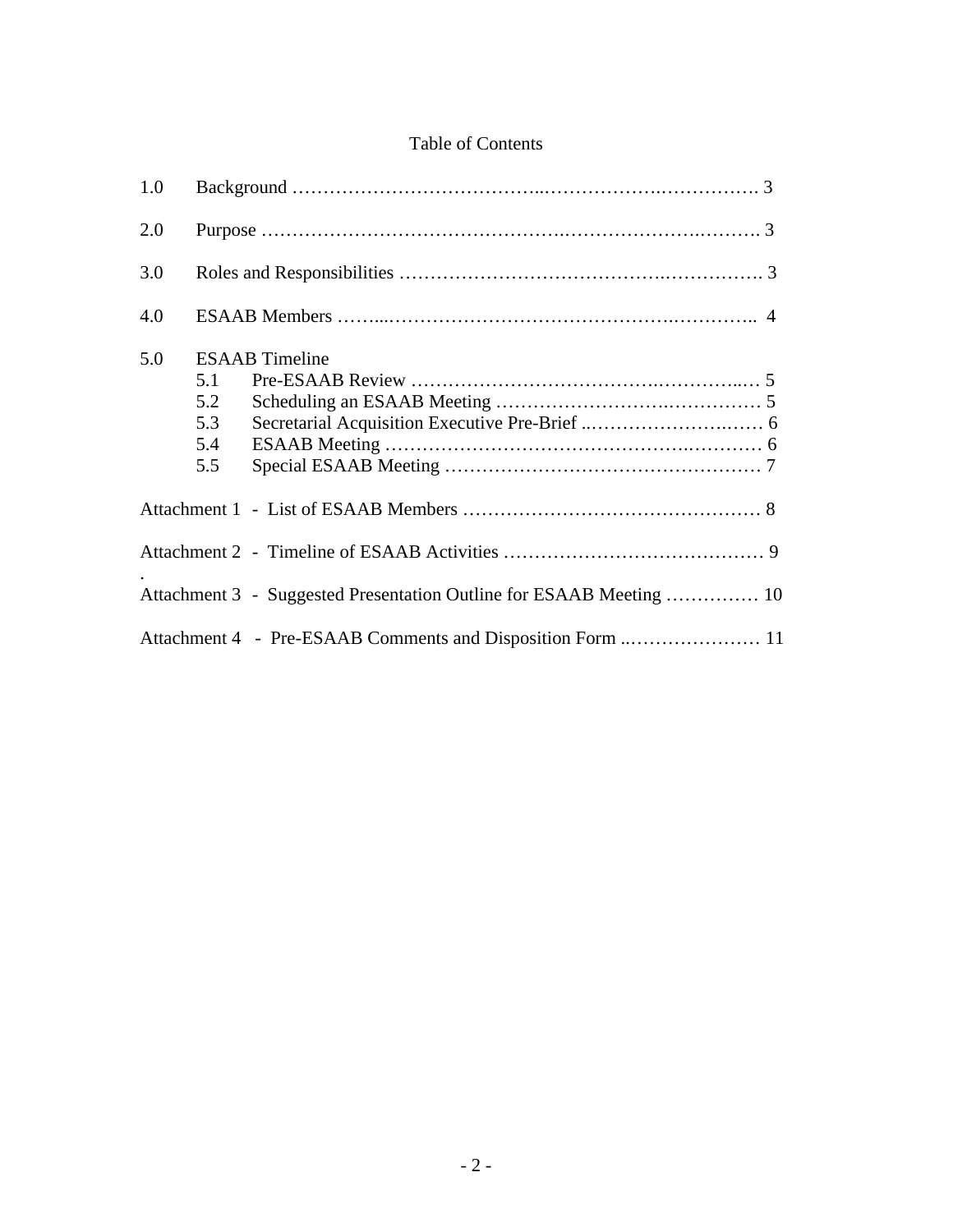#### **ENERGY SYSTEMS ACQUISITION ADVISORY BOARD PROCEDURES**

# **1.0 BACKGROUND**

The DOE Order 413.3, Program and Project Management for the Acquisition of Capital Assets, and the DOE Manual 413.3-1, Project Management for the Acquisition of Capital Assets, establish a management process to translate user needs and technological opportunities into reliable and sustainable facilities, systems and assets that provide the required mission capability. The management process is organized by project development phases and "Critical Decisions (CDs)." The Deputy Secretary is the Secretarial Acquisition Executive (SAE) for the Department of Energy (DOE). As the SAE, he/she promulgates Department-wide policy and direction, and personally will make critical decisions for Major System Projects. The project development phases represent a logical maturing of broadly stated mission needs into well-defined technical, system safety and quality requirements, and ultimately into operationally effective, suitable, and affordable facilities, systems, and other end products.

# **2.0 PURPOSE**

The purpose of the Energy Systems Acquisition Advisory Board (ESAAB) is to assist the SAE in the decision-making process for Major System Projects over \$400 million; other projects designated by the SAE; Performance Baseline changes at the SAE approval level; and approves site selections for facilities for new sites. The SAE will make the final decision on the action presented before the ESAAB considering the input from the ESAAB members and pertinent information. The ESAAB members will act as objective advisers in the evaluation of the project proposal, providing to the SAE expert analysis, advice, and recommendations with respect to the implications of the proposed action.

# **3.0 ROLES AND RESPONSIBILITIES**

#### Secretarial Acquisition Executive

The Deputy Secretary, as SAE, reports directly to the Secretary and has line accountability for all program/project acquisitions. The SAE serves as the chair for the ESAAB, makes critical decisions on Major System Projects, approves Performance Baseline changes at the SAE approval level, and approves site selections for facilities for new sites. Additionally, the Deputy Secretary may designate any project below the \$400 million threshold a Major System Project and serve as the SAE.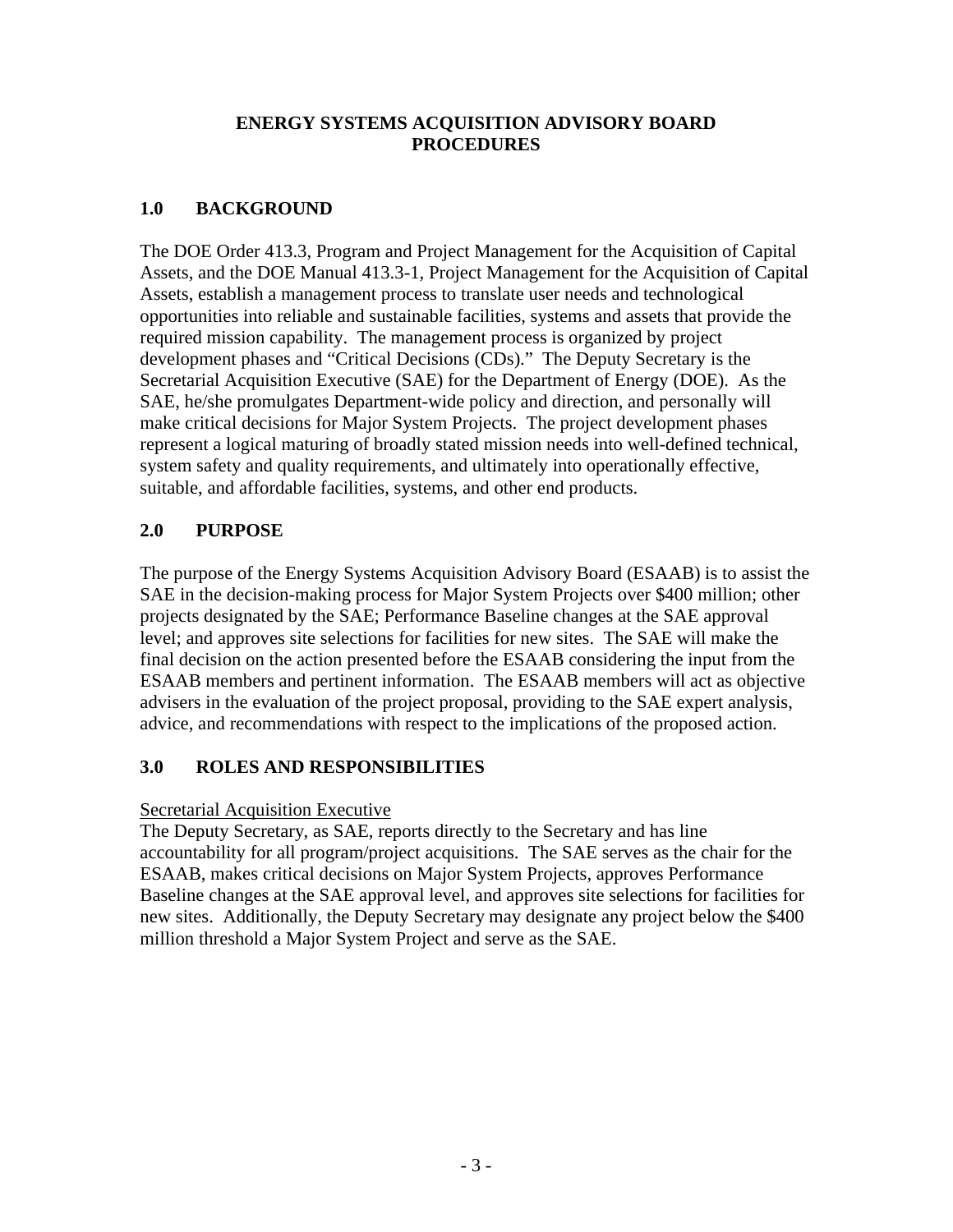#### Energy System Acquisition Advisory Board (ESAAB) Members

The ESAAB members provide an independent assessment to the SAE of concerns and issues for the project including acting as objective advisors and assuring common project management and business practices are followed. The ESAAB members will attend all ESAAB meetings or provide an alternate.

#### Pre-ESAAB Review Members

The Pre-ESAAB Review members include the Program's Advisory Board members and staff representatives of the ESAAB members. The Pre-ESAAB Review members will act as objective advisors in the evaluation of the proposed decision to assure that DOE requirements are met and common project management and business practices are followed. The Pre-ESAAB Review members will review the project's readiness to proceed to a formal decision and provide feedback, advice and information to their respective ESAAB members. Where possible, the Pre-ESAAB Review members should try to resolve comments and issues prior to the formal ESAAB meeting with the SAE.

#### Program Advisory Board

The Program Advisory Board is a board whose purpose and composition are similar to the ESAAB. It serves the Program's Acquisition Executive and functions according to the Program's procedures.

#### ESAAB Secretariat

The Director for the Office of Engineering and Construction Management (OECM), within the Office of Management, Budget and Evaluation, is the ESAAB Secretariat and provides staff support to the SAE and board members for ESAAB presentations, independent assessments and analyses of project planning, CDs, Performance Baseline changes at the SAE approval level, and other significant decisions.

#### **4.0 ESAAB MEMBERS**

A list of the ESAAB members is included in Attachment 1. The Deputy Secretary may designate other Program Secretarial Officers or functional staff as board members, as needed.

#### **5.0 ESAAB TIMELINE**

The ESAAB review activities timeline is outlined in Attachment 2.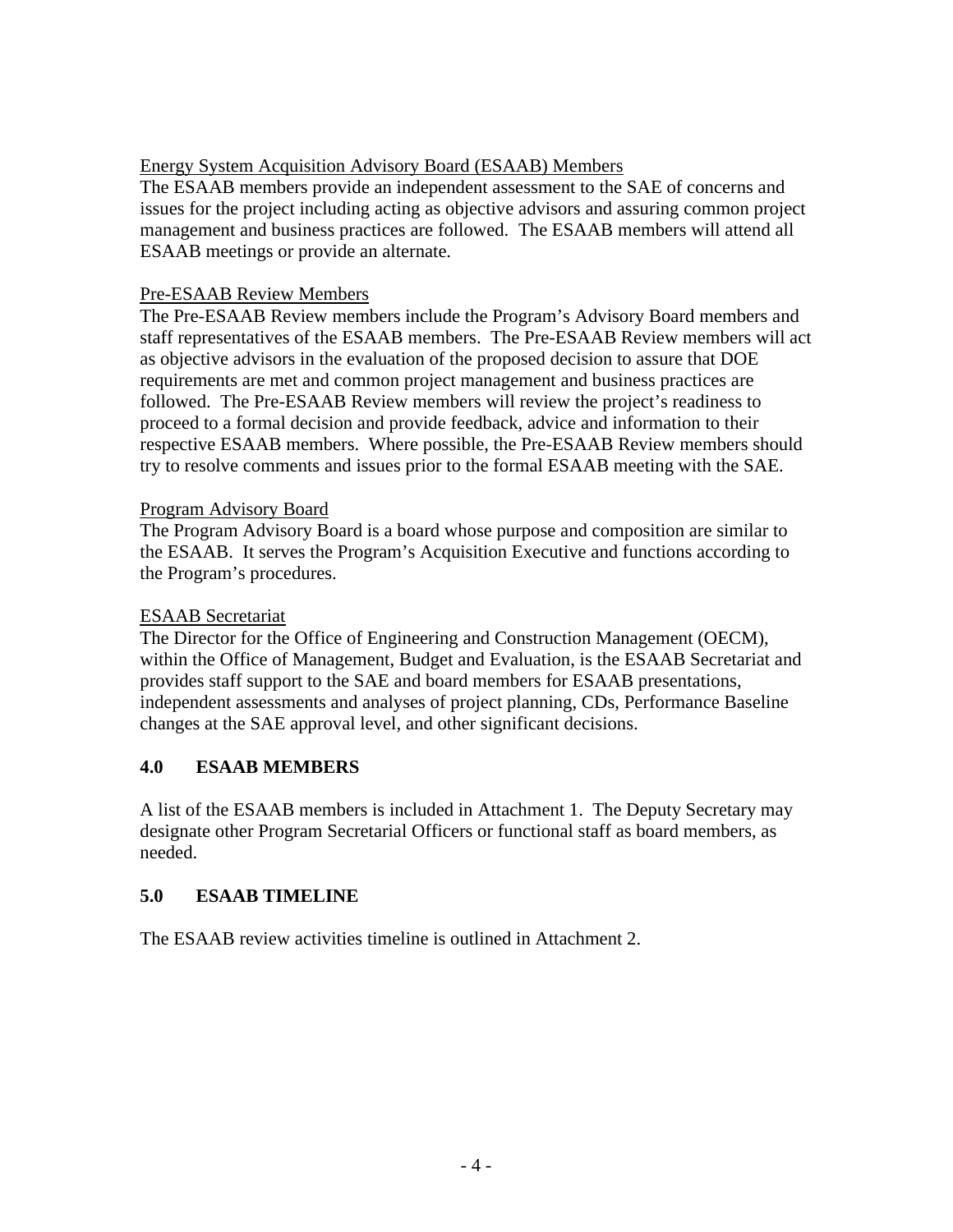#### **5.1 Pre-ESAAB Review**

The Program's Advisory Board Secretariat will be responsible for scheduling and conducting a Pre-ESAAB Review. The Pre-ESAAB Review will be chaired by the designated Program's Advisory Board chairperson.

The Pre-ESAAB Review serves as a dry-run of the presentation for the ESAAB meeting. Attachment 3 provides a suggested presentation outline for an ESAAB meeting. Each briefing should be tailored to include essential information for the SAE and ESAAB members. The goal of the Pre-ESAAB Review is to resolve all comments and issues prior to the formal ESAAB meeting with the SAE. The Pre-ESAAB Review is comprised of the Program's Advisory Board members and staff representatives of the ESAAB Members to ensure that the project is ready to proceed and identify important issues. The Pre-ESAAB Review members will review each project from their own organization's perspective. The designated Federal Program official (e.g., the Federal Project Director, the Site Manager, or the Program Manager) will brief the Pre-ESAAB Review members on the project's readiness to proceed to the next CD phase, the Performance Baseline change at the SAE approval level or site selections for facilities for new sites. The same briefing that is proposed for the ESAAB meeting should be presented at the Pre-ESAAB Review.

The Program's Advisory Board Secretariat will provide appropriate project documents and materials to the members approximately two weeks in advance of the Pre-ESAAB Review. The materials provided will be the action documents necessary for the requested action, results from reviews since the last ESAAB meeting, corrective action plans, risk analyses, management plans, and other materials that support the proposed action.

The Pre-ESAAB Review members will complete the Pre-ESAAB Review Comments and Disposition Record Form (Attachment 4) presented to them during the Pre-ESAAB Review. This form will serve to collect comments and recommendations. This form will be returned to the Program's Advisory Board Secretariat.

After the Pre-ESAAB Review, the Program's Advisory Board Secretariat will work with the members to answer inquiries and resolve issues prior to the SAE's ESAAB meeting. Resolution of as many issues and concerns should be accomplished at the lowest level as possible and bringing only the most important issues for consideration to the ESAAB meeting.

Once the issues and concerns have been resolved to the extent possible, the Program's Advisory Board Secretariat will confirm the program's readiness to continue with the ESAAB meeting.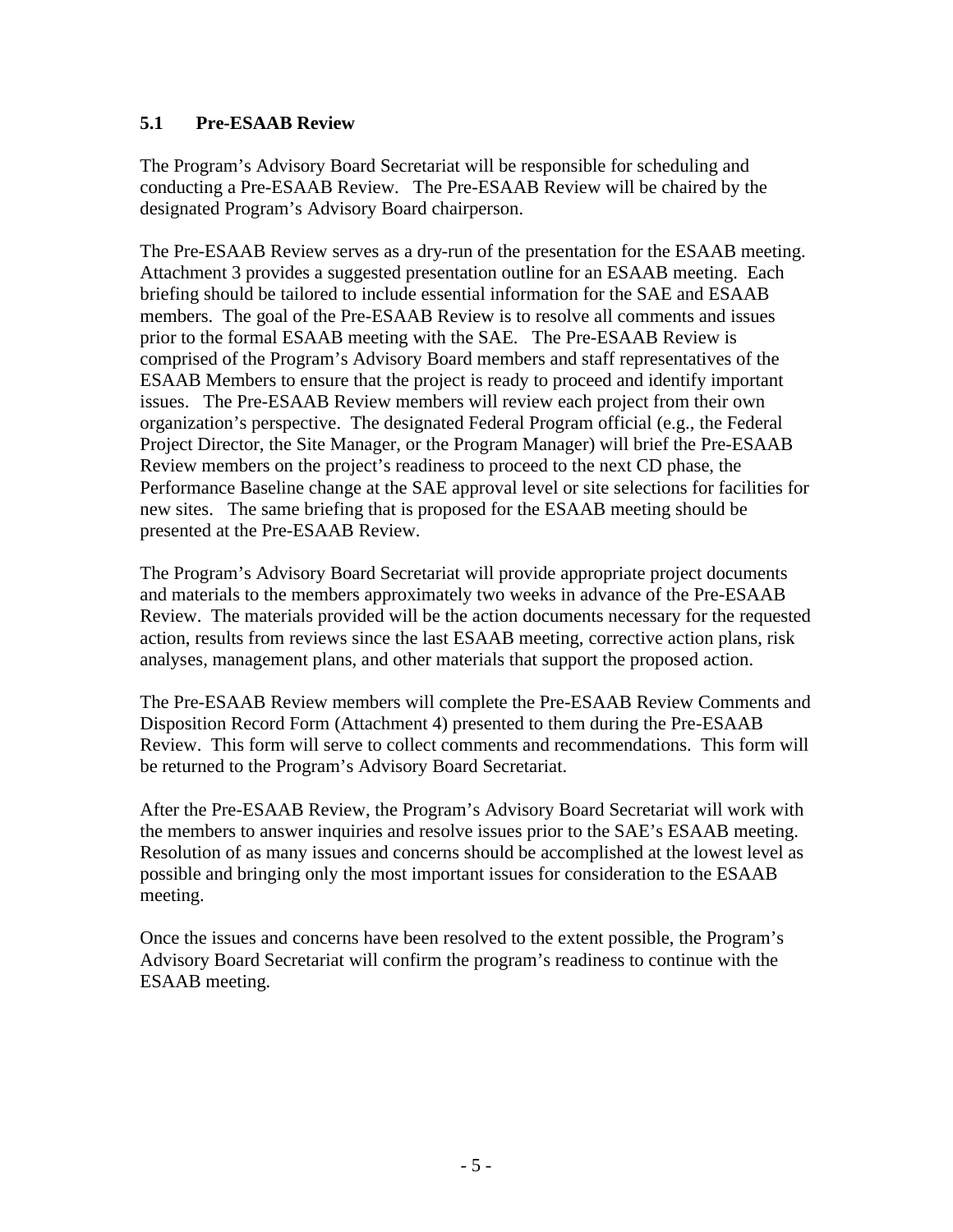# **5.2 Scheduling an ESAAB Meeting**

After the Pre-ESAAB Review, the Program's Advisory Board Secretariat will provide an electronic request to the ESAAB Secretariat at ESAAB.SECRETARIAT@hq.doe.gov to schedule an ESAAB meeting with the SAE. The OECM staff electronically verifies to the ESAAB Secretariat that the project is ready to proceed with an ESAAB meeting. The ESAAB Secretariat will schedule the ESAAB meeting and coordinate the availability and distribution of materials and attendance at the ESAAB meeting. An electronic copy of the project presentations will be provided to the ESAAB Secretariat by the Program's Advisory Board Secretariat or designee. The ESAAB Secretariat will forward the briefing to the ESAAB members.

#### **5.3. Secretarial Acquisition Executive Pre-Brief**

A pre-briefing is conducted or a read ahead is provided by the ESAAB Secretariat to the SAE to assist in his/her preparation for the ESAAB meeting. The objectives of the prebriefing or a read ahead are to provide background and description of the project, an independent assessment of remaining issues/problems to be presented, and clarify any technical and management items. Any feedback will be provided immediately by the ESAAB Secretariat to the affected program office designated Federal Program official.

# **5.4 ESAAB Meeting**

At the ESAAB meeting, it is intended that the briefing be a candid discussion to advise the SAE of the project's status and action(s) being requested. The ESAAB members will provide an independent assessment to the SAE of the project as objective advisors and assuring common project management and business practices are followed.

The designated Federal Program official will present the briefing. The briefing should be concise and emphasize the steps that were taken to reach this point, surface significant comments and issues along with their resolution, and provide a recommendation for the decision that will be made by the SAE. It is essential that the briefer address significant issues, problems, and risks that are associated with the project, that these issues and problems be fully coordinated well in advance with cognizant staff and program officials.

The meeting of the ESAAB members is intended to provide the SAE with the best advice and counsel from the Department's executive officials pertinent to the decision. To preserve the free flow of discussion, the attendance will be limited to the ESAAB members and other invitees. Other invitees may include: Federal Program Manager, Field/Site Manager, and representatives from other DOE organizations. Contractor participation is not the norm and will be approved on a case-by-case basis.

Following the meeting, the ESAAB Secretariat will complete and distribute a Decision Memorandum for the SAE's signature summarizing the results of the meeting.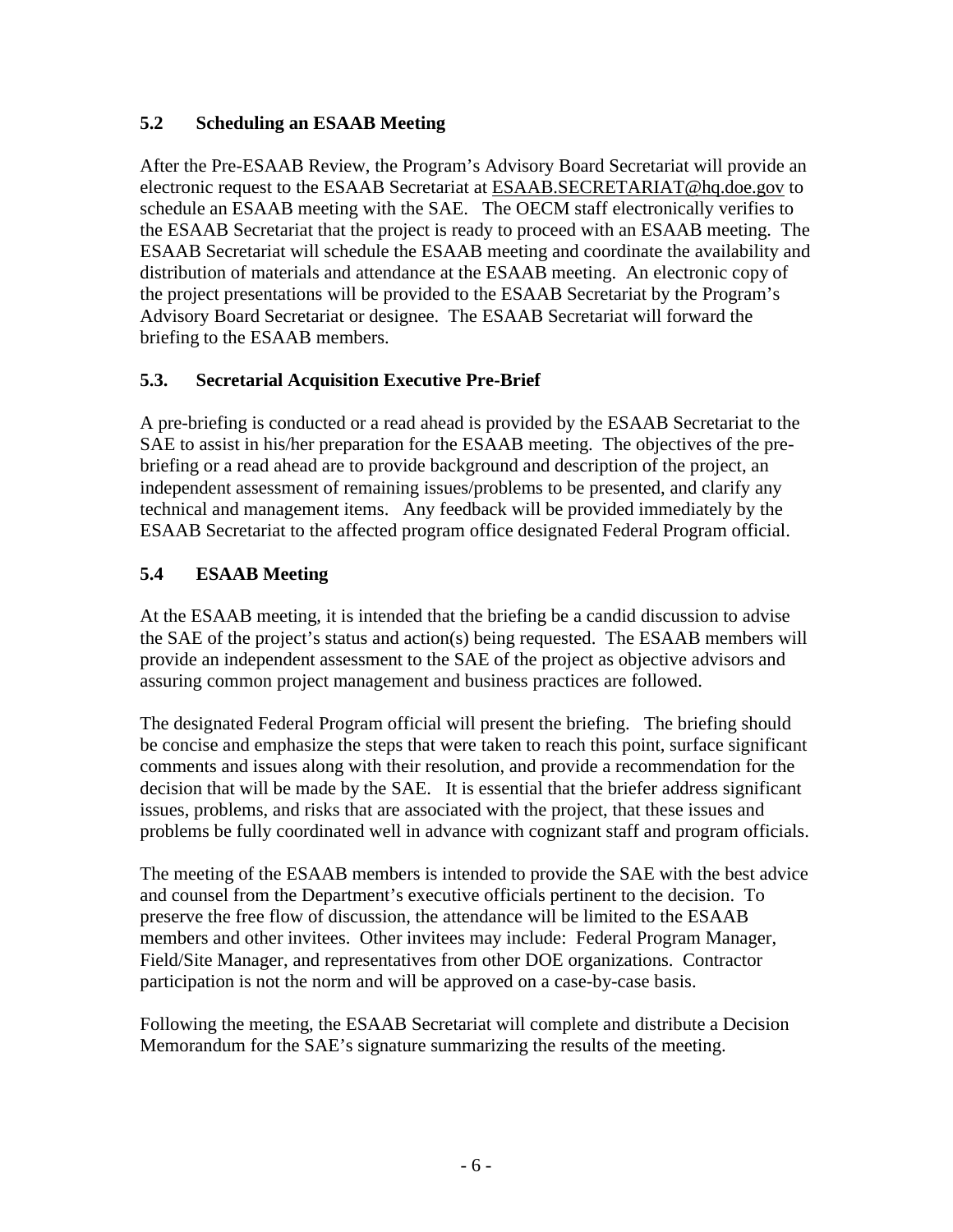# 5.5 **Special ESAAB Meeting**

Special ESAAB meetings may be requested by a program office if there is an immediate project need. Such a request will be reviewed on a case-by-case basis. The request would include a statement regarding the decision or other action requested, background, support factors and any other relevant information.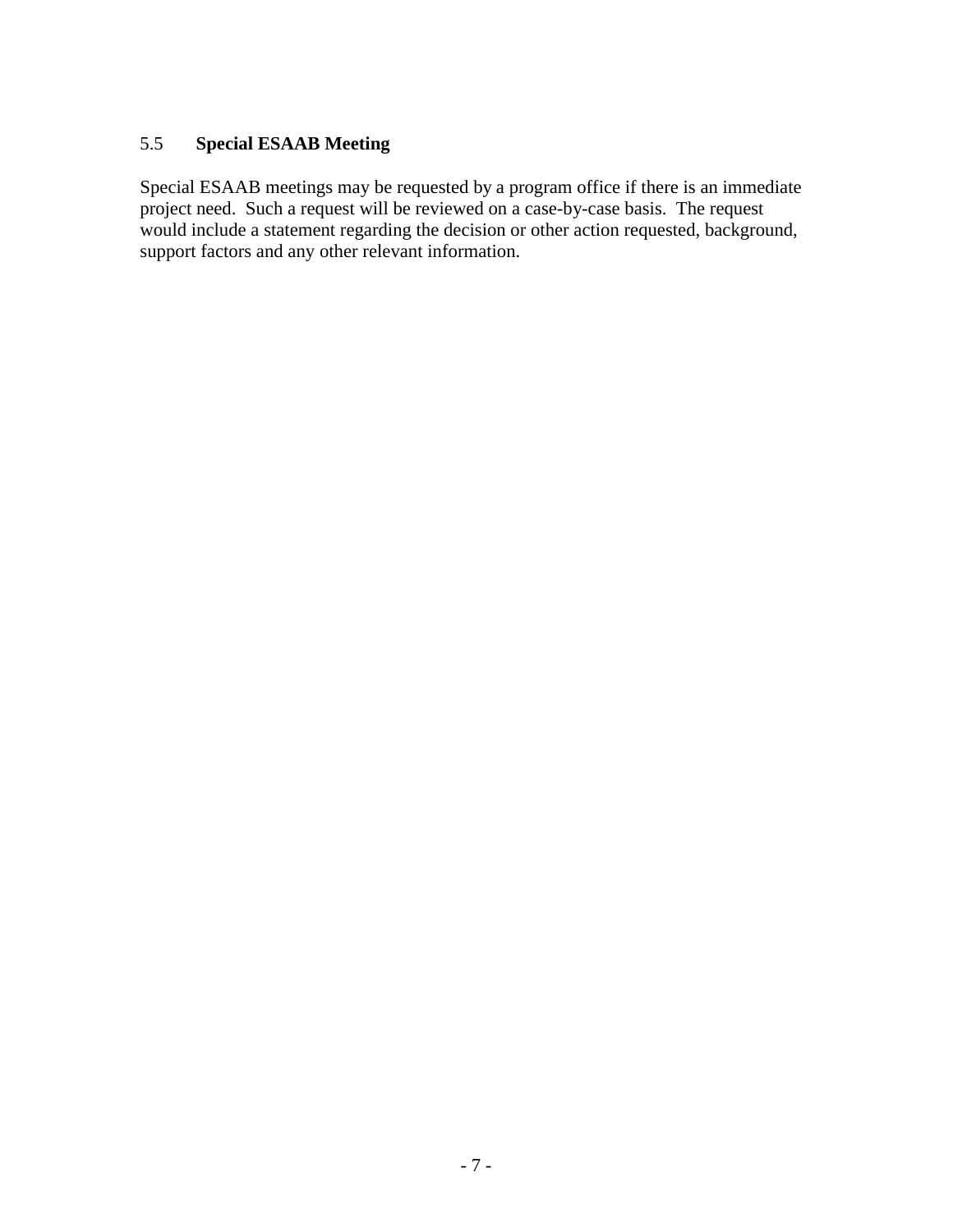# **Energy Systems Acquisition Advisory Board (ESAAB) Members**

| Organization                                                                            | <b>Symbol</b> |
|-----------------------------------------------------------------------------------------|---------------|
| Deputy Secretary, Secretarial Acquisition Executive                                     | DS            |
| Under Secretary, Office of the Under Secretary<br>for Energy, Science and Environment   | <b>US</b>     |
| Administrator, Office of the National Nuclear<br><b>Security Administration</b>         | $NA-1$        |
| Director, Office of Management, Budget and<br><b>Evaluation/Chief Financial Officer</b> | $ME-1$        |
| General Counsel, Office of General Counsel                                              | $GC-1$        |
| Assistant Secretary, Office of Environment, Safety,<br>and Health                       | $EH-1$        |
| Director, Office of Science                                                             | $SC-1$        |
| Assistant Secretary, Office of Environmental<br>Management                              | $EM-1$        |
| Deputy Administrator, Office of Defense Programs                                        | $NA-10$       |
| Director, Office of Engineering and Construction<br>Management                          | <b>ME-90</b>  |
| Director, Office of Procurement & Assistance<br>Management                              | $ME-60$       |
| Director, Office of Planning, Analysis and<br><b>Evaluation (CD-0 Meetings)</b>         | $ME-20$       |
| Director, Office of Acquisition and Supply<br>Management (NA Meetings)                  | NA-63         |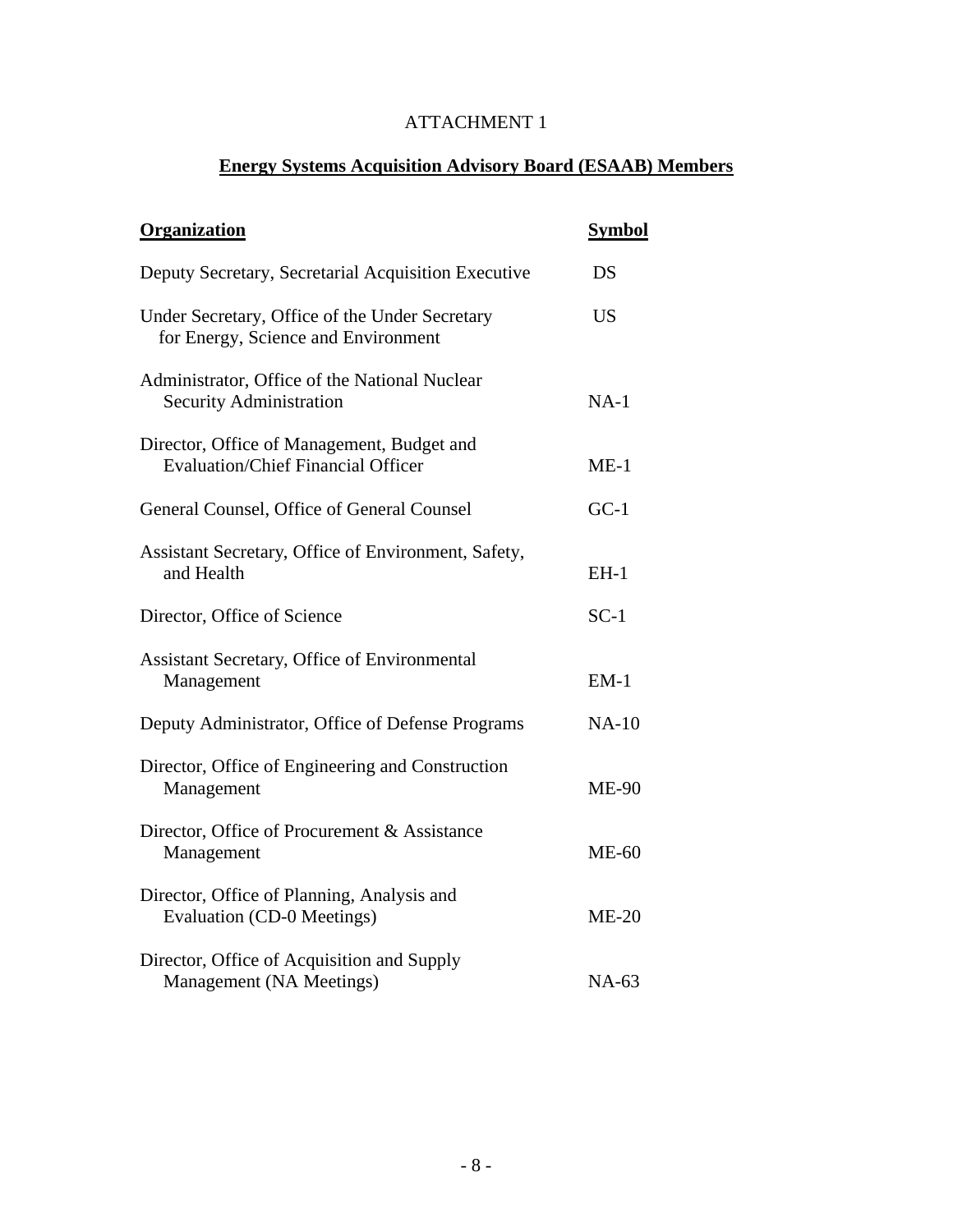# **TIMELINE OF ESAAB ACTIVITIES**

The steps outlined below provide normal working times and responsibilities for the activities prior to and immediately following an ESAAB meeting.

|                | <b>Activities/Responsible Organization</b>                                                                                                      | <b>Calendar Days</b><br><b>Relative to Meeting</b> |
|----------------|-------------------------------------------------------------------------------------------------------------------------------------------------|----------------------------------------------------|
| a.             | Schedule and coordinate Pre-ESAAB Review with<br>Program's Advisory Board Members, and staff<br>representatives of the ESAAB members (Program). | $22 - 30$                                          |
| $\mathbf b$ .  | Provide the briefing material and supporting<br>documentation, as appropriate, to attendees of the Pre-<br><b>ESAAB</b> Review (Program).       | $22 - 30$                                          |
| $\mathbf{c}$ . | Conduct a Pre-ESAAB Review (Dry-Run) (Program).                                                                                                 | $17 - 26$                                          |
| d.             | Electronic request to ESAAB Secretariat for<br>proposed ESAAB meeting (Program).                                                                | $14 - 26$                                          |
| e.             | OECM staff electronically verifies to the ESAAB<br>Secretariat that project is ready to proceed (OECM).                                         | $13 - 26$                                          |
| f.             | Schedule an ESAAB meeting for the project with the<br>Secretarial Acquisition Executive's (SAE) staff<br>(Secretariat).                         | $12 - 26$                                          |
| g.             | <b>ESAAB</b> Members notified of proposed ESAAB<br>ESAAB meeting (Secretariat).                                                                 | $8 - 12$                                           |
| h.             | Final copy of briefing material sent to the ESAAB<br>Secretariat electronically (Program).                                                      | $8 - 12$                                           |
| i.             | <b>ESAAB</b> Members sent a final copy of briefing<br>material (Secretariat).                                                                   | $8 - 12$                                           |
| j.             | Conduct SAE Pre-Brief meeting, as necessary<br>(Secretariat).                                                                                   | $3 - 5$                                            |
| k.             | Conduct ESAAB meeting (SAE).                                                                                                                    | $\overline{0}$                                     |
| 1.             | Complete and distribute ESAAB meeting minutes and<br>Decision Memorandum for SAE approval (Secretariat).                                        | $4 - 10$                                           |
| m.             | Close out action items listed in the Decision Memorandum<br>approved by the SAE, if applicable.                                                 | <b>TBD</b>                                         |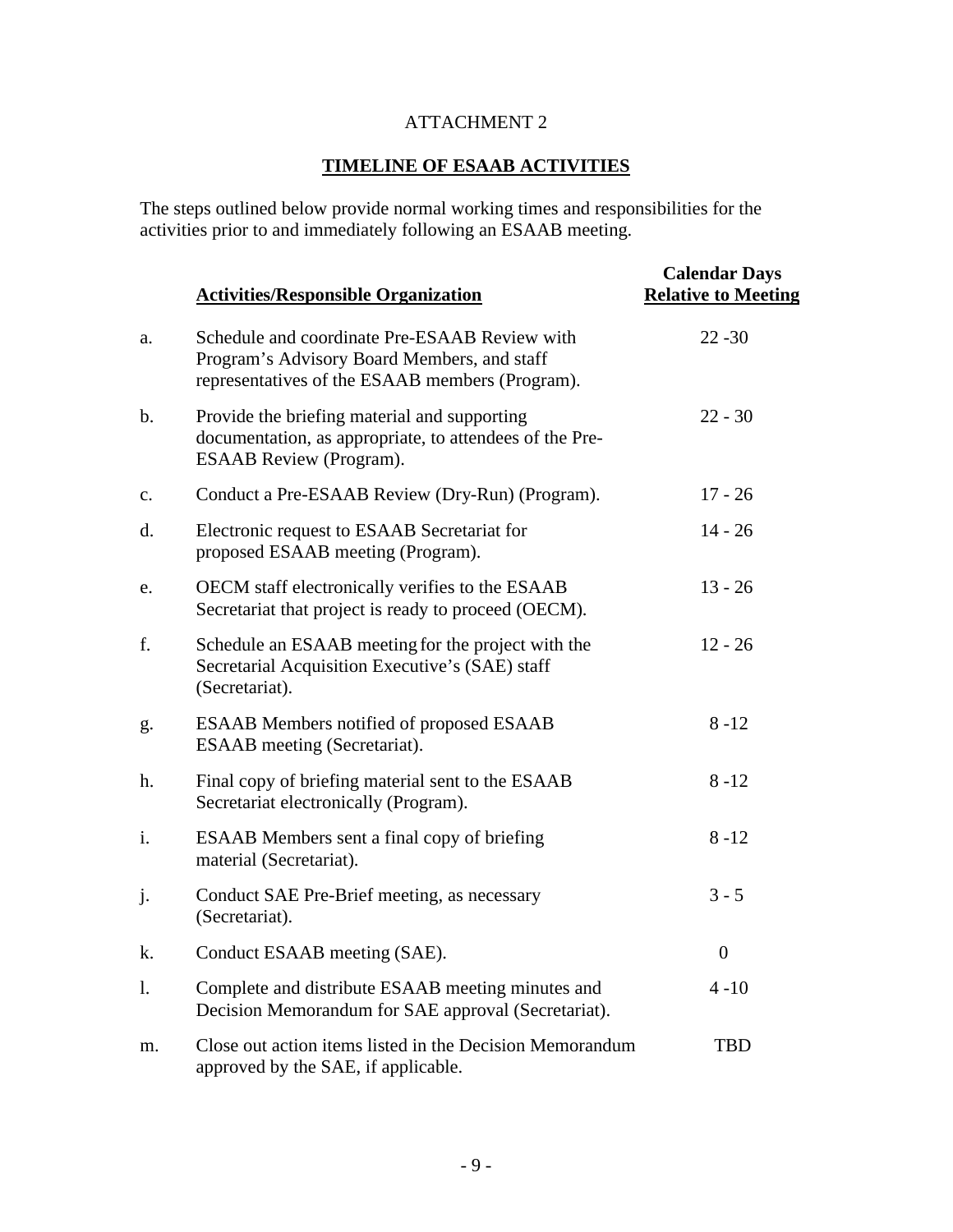#### **SUGGESTED PRESENTATION OUTLINE FOR THE ESAAB MEETING**

The outline is a guide to assist in preparing the ESAAB presentations. Each briefing should be tailored to include only essential information for the project being briefed at the ESAAB meeting.

Informal feedback from the prior meetings is that the presentation should be limited to 8- 10 (maximum) slides with other information in backup. The presentation slides should include the following content.

- Purpose (action being requested)
- Project Description and Scope including Total Project Cost, Location/Features
- Include unique aspects for each Critical Decision being discussed
	- For example, CD-1, how the project alternatives were narrowed, why the preferred alternative was recommended/selected.
- Summary Schedule (including significant project milestones)
- Baseline Resource Plan (Funding and Major cost elements only)
- Major Project Risks and Mitigation Strategies
- Results of Reviews and Assessments
- Management Plan (including organizational responsibilities and Status of Federal Project Director regarding the Project Management Career Development Program certification)
- **Other Considerations** 
	- Environment, Safety and Health
	- Security
	- Challenges, Issues, and Potential Sensitivities
- Summary and Recommendations, Readiness to Proceed, Key Points

Note: Backup Slides should be included in the package to:

- Assist the SAE in preparation for the meeting
- Answer anticipated questions
- Provide amplifying information
- Discuss alternative selection criteria
- Provide any other information that may provide a more complete understanding